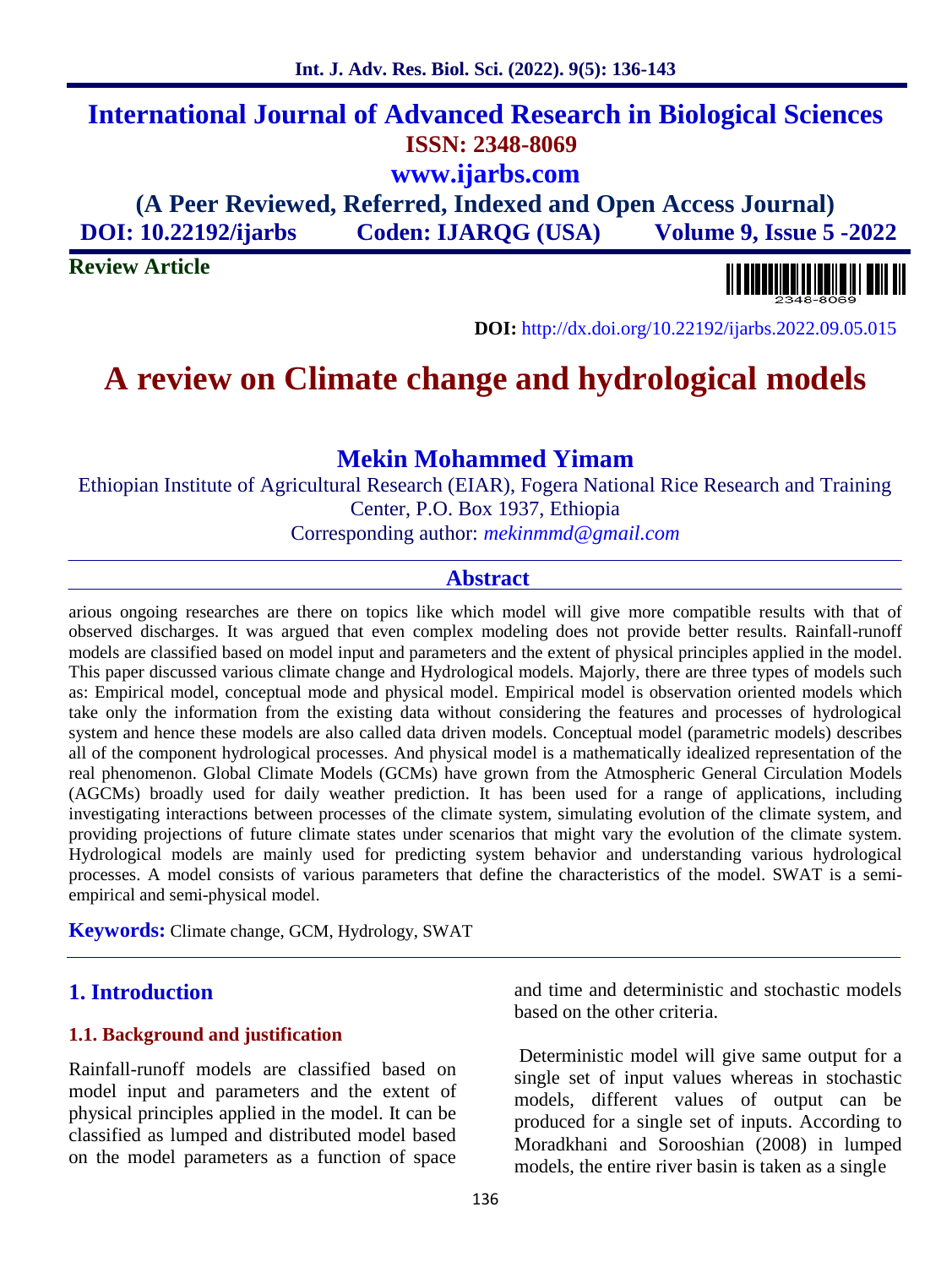unit where spatial variability is disregarded and hence the outputs are generated without considering the spatial processes where as a distributed model can make predictions that are distributed in space by dividing the entire catchment in to small units, usually square cells or triangulated irregular network, so that the parameters, inputs and outputs can vary spatially. Another classification is static and dynamic models based on time factor. Static model exclude time while dynamic model include time. Sharma et al. (2008) had classified the models as event based and continuous models. The former one produce output only for specific time periods while the latter produces a continuous output. One of the most important classifications is empirical model, conceptual models and physically based models. Various ongoing researches are there on topics like which model will give more compatible results with that of observed discharges. It was argued that even complex modeling does not provide better results. Climate change and soil heterogeneity has got an important role in finding out surface runoff. This paper discussed various climate change and Hydrological models.

# **2. Types of models**

# **2.1. Empirical models (Metric model)**

These are observation oriented models which take only the information from the existing data without considering the features and processes of hydrological system and hence these models are also called data driven models. It involves mathematical equations derived from concurrent input and output time series and not from the physical processes of the catchment. These models are valid only within the boundaries. Unit hydrograph is an example of this method. Statistically based methods use regression and correlation models and are used to find the functional relationship between inputs and outputs. Artificial neural network and fuzzy regression are some of the machine learning techniques used in hydro informatics methods.

#### **Conceptual model (parametric models)**

This model describes all of the component hydrological processes. It consists of a number of interconnected reservoirs which represents the physical elements in a catchment in which they are recharged by rainfall, infiltration and percolation and are emptied by evaporation, runoff, drainage etc. Semi empirical equations are used in this method and the model parameters are assessed not only from field data but also through calibration. Large number of meteorological and hydrological records is required for calibration. The calibration involves curve fitting which makes the interpretation difficult and hence the effect of land use change cannot be predicted with much confidence. Many conceptual models have been developed with varying degree of complexity. Stanford Watershed Model IV (SWM) is the first major conceptual model developed by Crawford and Linsley in 1966 with 16 to 20 parameters.

# **2.2. Physical model**

This is a mathematically idealized representation of the real phenomenon. These are also called mechanistic models that include the principles of physical processes. It uses state variables which are measurable and are functions of both time and space. The hydrological processes of water movement are represented by finite difference equations. It does not require extensive hydrological and meteorological data for their calibration but the evaluation of large number of parameters describing the physical characteristics of the catchment are required (Abbott et al. 1986 a). In this method huge amount of data such as soil moisture content, initial water depth, topography, topology, dimensions of river network etc. are required. Physical model can overcome many defects of the other two models because of the use of parameters having physical interpretation. It can provide large amount of information even outside the boundary and can applied for a wide range of situations. SHE/ MIKE SHE model is an example. (Abbott et al. 1986 a, b).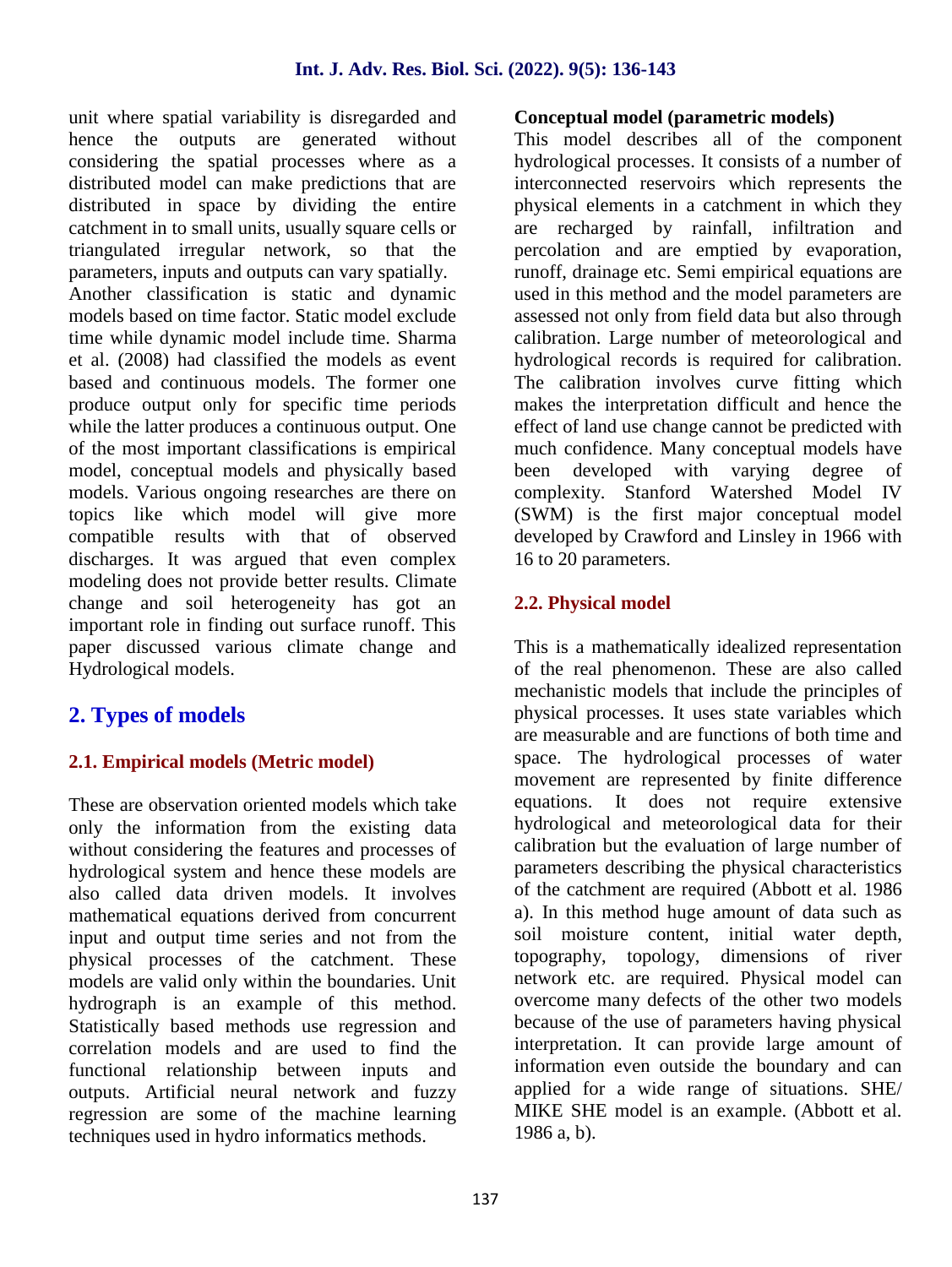## **3.Climate change models**

#### **3.1. Overview of climate change in general**

The rising of fossil fuel burning and land use changes have emitted, and are continuing through time, this leads to increasing quantities of greenhouse gases into the Earth's atmosphere. These greenhouse gases (carbon dioxide  $(CO<sub>2</sub>)$ , methane  $(CH_4)$  and nitrogen dioxide  $(N_2O)$ , and a rise in these gases has caused a rise in the amount of heat from the sun withheld in the Earth's atmosphere, heat that would normally be released back into space. This rise in heat has led to the greenhouse effect, resulting in climate change. The major characteristics of climate change are increases in average global temperature (global warming), changes in cloud cover and precipitation particularly over land, melting of ice caps and glaciers and reduced snow cover, and increases in ocean temperatures and ocean acidity due to seawater absorbing heat and carbon dioxide from the atmosphere (UNFCC, 2007).

Over the last century, atmospheric concentrations of carbon dioxide increased from a pre-industrial value of 278 parts per million to 379 parts per million in 2005, this indicates the average global temperature rose by  $0.74$ <sup>o</sup>C. This is mostly due to man-made emissions of greenhouse gases (mostly CO2). An increasing rate of global warming has particularly taken place over the last 25 years, and 11 of the 12 warmest years on record have occurred in the past 12 years (IPCC, 2007). The report gives detailed projections for the 21st century and these show that global warming will<br>continue and accelerate. The best estimates continue and accelerate. indicate that the Earth could warm by  $3^{0}C$  by 2100. Even though countries reduce their greenhouse gas emissions, the Earth will continue to warm. Predictions by 2100 range from a minimum of  $1.8^{\circ}$ C to as much as  $4^{\circ}$ C rise in global average.

#### **3.2. Climate change on water availability**

Vörösmarty *et al*. (2010) report that about 80% of the world's population already suffers serious threats to its water security, as measured by indicators including water availability, water demand, and pollution. UNESCO (2011); Mohammed *et al*. (2020) warns for World population climate change can alter the availability of water and therefore threaten water security.

Schewe et al. (2013) projected that about 8% of the global population would see a severe reduction in water resources (a reduction in runoff either greater than 20% or more than the standard deviation of current annual runoff) with a  $1^{0}C$  rise in global mean temperature (compared to the 1990s), rising to 14% at  $2^{0}C$  and 17% at  $3^{0}C$ ; the spread across climate and hydrological models were, however, large.According to Mohammed *et al*. (2020), Maximum temperature increase up to  $+1.9^{\circ}$ C in the month of October at TikurWuha watershed. The projection is based on RCP8.5 scenario.

According to Kundzewicz and Döll, (2009) due to climate change, reliable surface water supply is expected to decrease due to increased variability of river flow that is due in turn to increased precipitation variability and decreased snow and ice storage. Under these conditions, it might be beneficial to take advantage of the storage capacity of groundwater and to increase groundwater withdrawals. However, this option is sustainable only where, over the long term, withdrawals remain well below recharge, while care must also be taken to avoid excessive reduction of groundwater outflow to rivers. Labat *et al*. (2004) claimed a 4% increase in worldwide total runoff per  $1^0C$  rise in temperature during the 20th century.As indicate by Mekonnen et al. (2018) Smallholder and subsistence farmers, pastoralists and forest-dependent households are the most hit by climate-related hazards.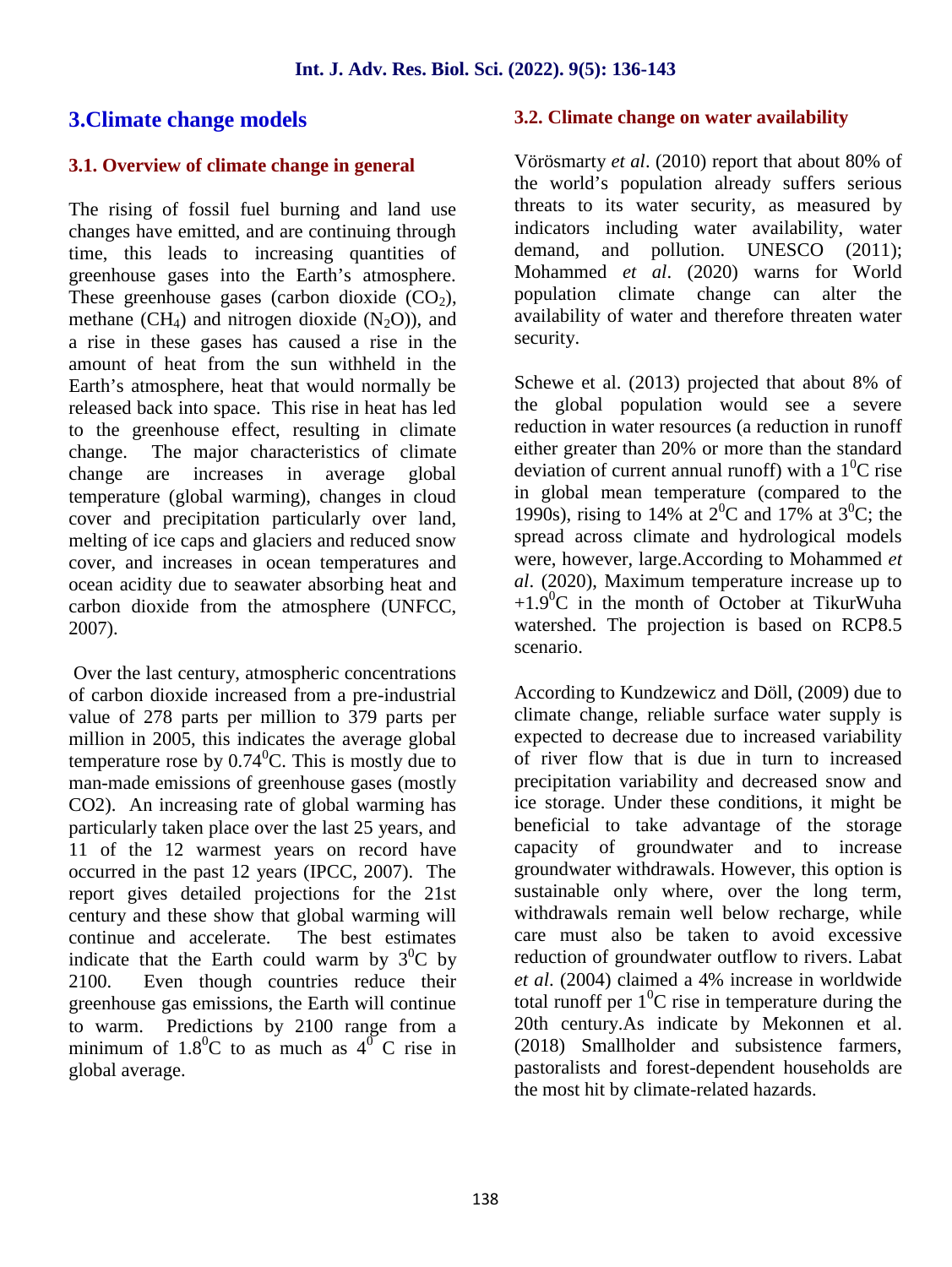#### **3.3. GCMs**

Global climate models (GCMs) Global Climate Models (GCMs) have grown from the Atmospheric General Circulation Models (AGCMs) broadly used for daily weather prediction. It has been used for a range of applications, including investigating interactions between processes of the climate system, simulating evolution of the climate system, and sophistication. providing projections of future climate states under scenarios that might vary the evolution of the climate system. The most widely known application is the projection of future climate states under various scenarios of increasing atmospheric carbon dioxide  $(CO<sub>2</sub>)$ . Global Climate Models (GCMs) must incorporate all the many physical, chemical, and biological processes that influence climate over different spatial and temporal scales. Although the models have evolved much in recent years, limitations and deficiencies remain (Lupo, 2006).

Dynamically simulates the circulation of the atmosphere, including many processes that regulate energy transport and exchange by and within the atmospheric flow. The main atmospheric flow is represented by fundamental equations that link the mass distribution and the wind field. These equations are represented on a spherically spatial grid field that has many levels characterizing the depth of the atmosphere. The flow equations are modified by the representation of processes that occur on a scale beneath that of the grid; including such processes as turbulence, latent heat of condensation in cloud formation, and dynamic heating as solar and infrared radiation cooperate with atmospheric gases, aerosols, and clouds. The oceans are at small as important as the atmosphere for the transport of energy. For that reason, the GCM also includes an Ocean General Circulation Model (OGCM) to simulates the circulation of the oceans. The OGCM is important for climate simulations because the oceans represent a dynamic thermal reservoir that, through energy exchange with the atmosphere, dominates the evolution of the climate system. The specification of the processes that regulate heat, moisture, and momentum

exchanges between the ocean and atmosphere is vital to the integrity of a GCM (Lupo, 2006).

#### **3.4. Statistical downscaling Model (SDSM)**

The Statistical downscaling Model is a freely available tool that produces high resolution climate change scenarios. SDSM is intended to bridge the divide between accessibility and This software enables the production of climate change time series at sites for which there are sufficient daily data for model calibration, as well as archived General Circulation Model (GCM) output to generate scenarios of the  $21<sup>st</sup>$  century. SDSM can also be used as a stochastic weather generator or to fill gaps in meteorological data. (Wilby and Dawson, 2013).

Statistical downscaling has an advantage over RCMs because it can produce site specific climate projections (USAID., 2014). It is computationally inexpensive and efficient (Fowler *et al*., 2007).

#### **3.5. Historical development of IPCC emission scenarios**

There are many Climate modeling teams around the world. If those teams used different metrics, made different assumptions about baselines and starting points, then it would be very difficult to compare one study to another. In the same way, models could not be validated against other different, independent models, and communication between climate modeling groups would be made more complex and time consuming. There is also another difficulty with the cost of running models. The higher processing speed computers required are in short supply and great demand. Scenarios provide a framework by which the process of building experiments can be streamlined (Wayne, 2013).

In order to address these problems, the Intergovernmental Panel on Climate Change (IPCC) published the first set of climate change scenarios in 1992, called IS92. In the year 2000, the IPCC released the second generation of projections, collectively referred to as the Special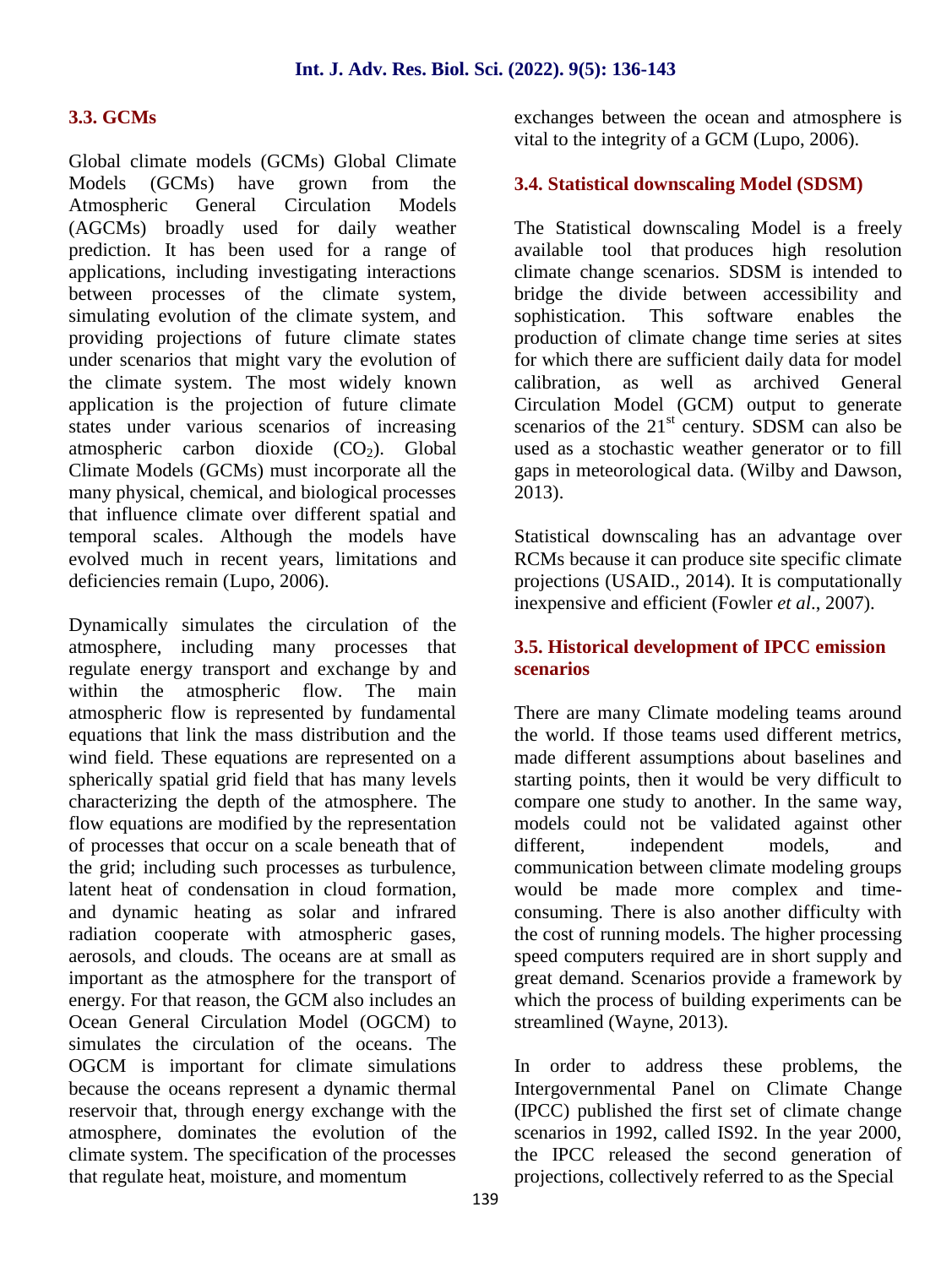Report on Emissions Scenarios (SRES). SRES were used in two subsequent reports; the Third Assessment Report (TAR) and Assessment Report Four (AR4) and have provided common reference points for a great deal of climate science research in the last decade. In 2007, the IPCC responded to calls for improvements to SRES by catalyzing the process that produced the Representative Concentration Pathways (RCPs). The RCPs are the latest iteration of the scenario process and are used in the next IPCC report - Assessment Report Five (AR5) in preference to SRES (Wayne, 2013)

#### .**3.5.1. RCP (Representative Concentration Pathways)**

The Intergovernmental Panel on Climate Change (IPCC) Fifth Assessment Report (AR5) is owing for publication in 2013-14. Its findings will be based on a new set of scenarios that replace the Special Report on Emissions Scenarios (SRES) standards working in two previous reports. The new IPCC scenarios are called Representative Concentration Pathways (RCPs). There are four pathways: RCP8.5 (high rate), RCP6, RCP4.5 (moderate rate) and RCP2.6 (low rate) - the last is also referred to as RCP3-PD. (The numbers refer to forcing for each RCP; PD stands for Peak and Decline) (Wayne, 2013).

RCP2.6 (RCP3PD) assumes that through radical policy intervention, greenhouse gas emissions are reduced almost immediately, leading to a slight reduction on today's levels by 2100. The worst case scenario is RCP8.5 - assumes more or less unabated emissions. The trends of  $CO<sub>2</sub>$  emissions the RCP8.5 is representative of the high range of non-climate policy scenarios. The forcing pathway of the RCP4.5 scenario is comparable to a number of climate policy scenarios and several low emissions reference scenarios in the literature, such as the SRES B1 scenario. The RCP2.6 represents the range of lowest scenarios, which requires strict climate policies to limit emissions. The trends in CH4 and  $N<sub>2</sub>O$  emissions are largely due to differences in the expected climate policy along with differences in model assumptions. Emissions of both  $CH_4$  and  $N_2O$ 

indicate a rapidly increasing trend for the RCP8.5 (no climate policy and high population). For RCP6 and RCP4.5, CH<sub>4</sub> emissions are more-orless stable throughout the century, while for RCP2.6, emissions are reduced (Wayne, 2013).

# **4.Hydrological modelling**

According to Sharma et al. (2008), a model is a simplified representation of real world system. The best model is the one which give results close to reality with the use of least parameters and model complexity. Models are mainly used for predicting system behavior and understanding various hydrological processes. A model consists of various parameters that define the characteristics of the model. A runoff model can be defined as a set of equations that helps in the estimation of runoff as a function of various parameters used for describing watershed characteristics. The two important inputs required for all models are rainfall data and drainage area. Along with these, water shed characteristics like soil properties, vegetation cover, watershed topography, soil moisture content, characteristics of ground water aquifer are also considered. Hydrological models are now a day considered as an important and necessary tool for water and environment resource management.

## **4.1.Soil and Water Assessment Tools (SWAT)**

The Soil and Water Assessment Tool (SWAT) was developed at United States Department of Agricultural Research Service in a modeling experience that span roughly 30 years (Arnold et al., 1998). It is a semi-empirical and semi physical model; it is a basin scale, continuous time, conceptual and long term simulation model that operates on daily and hourly time step. The model can predict the impact of land use change on hydrological regimes in watersheds with varying topography, climate and soils, land use and management over long periods and serves primarily as a strategic planning tool (Olivera et al., 2006). The model development was an outgrowth of SWRRB (Simulators for water resources in rural basin) model with coupling with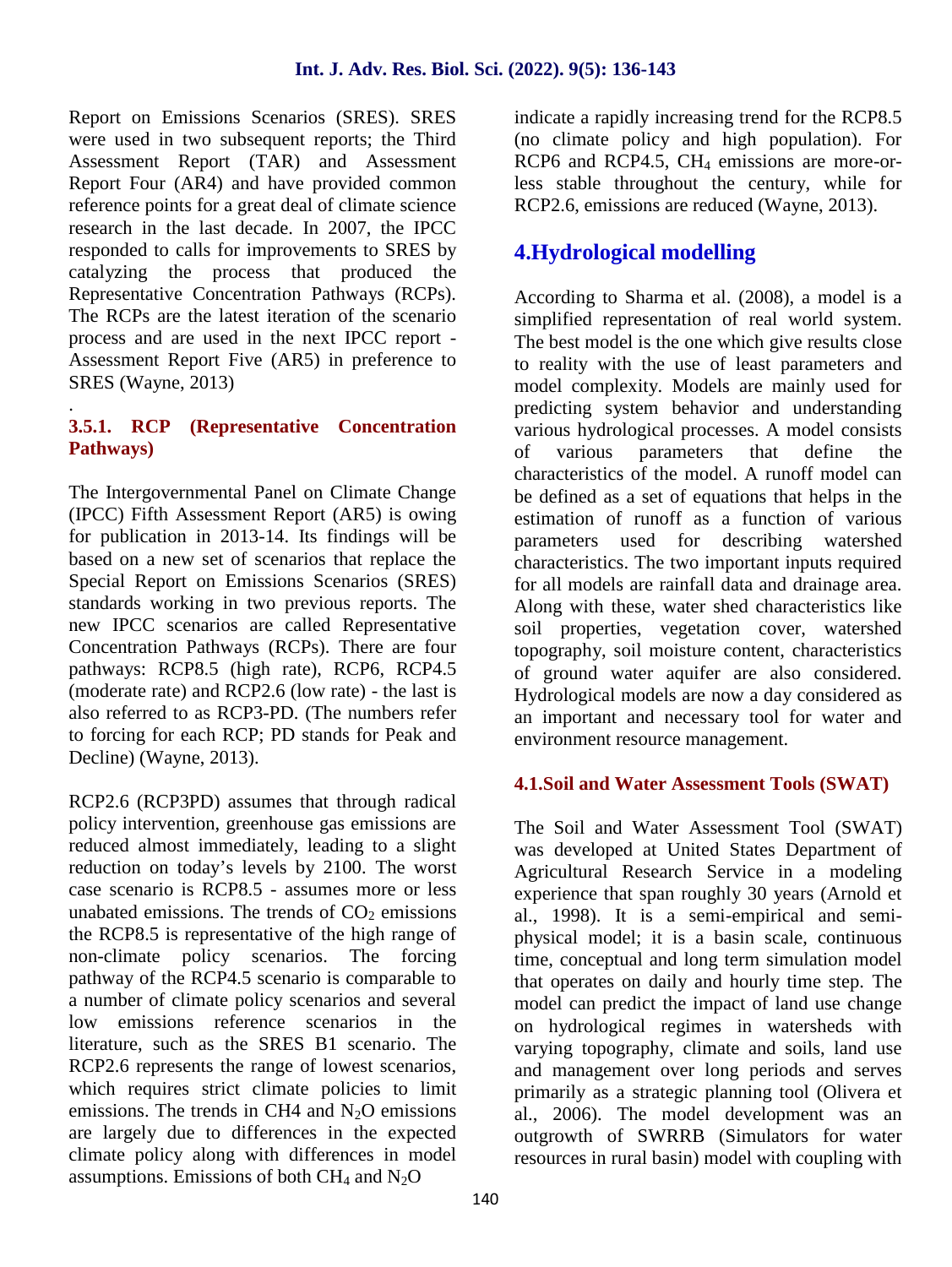United State Agricultural Development research services ARS (Agricultural Research service) (Arnold and Williams, 1987).

There are two-level scales of subdivisions: (1) a sub division based on the drainage area of the tributaries, and (2) based on the threshold level of land use and land cover. Soil and slope assigned by the user on each sub-watershed is further divided into a number of Hydrologic Response Units (HRUs) (Wu and Xu, 2009). The model uses continuous daily time steps and focuses on land and water interaction in predicting runoff simulation over for long time span. The SWAT with model was built with an attempt to simulate the stream flow processes and the effects of land management on water quality and quantity. The model uses readily available inputs as it is coupled with an GIS environment. This enables the users to study long-term impacts of land cover and climate, land management and nutrient supply ParaSol on the water resource potential.

The major components simulated by SWAT are hydrology, weather, sedimentation, soil temperature, crop growth, nutrients, pesticides, and agricultural management (Neitsch *et al*., 2011). Evapotranspiration, surface runoff, infiltration, percolation, shallow aquifer and deep aquifer flow, and channel routing are simulated by the hydrologic components of the SWAT model (Arnold and Allan, 1996). The hydrological component divides the simulation into four processes: surface flow, subsurface flow, and interflow, shallow aquifer and deep aquifer, and open channels. Total stream flow is determined by summing the surface flow into lateral flow and base flow which are returned to the stream from the shallow aquifer. The deep recharge to the aquifer is considered as a loss from the hydrologic components.

The model simulates a basin by dividing it into sub watersheds that account for differences in soils and land use. The sub-basins are further divided into hydrologic response units (HRUs); and these HRUs are the product of overlaying of slope, soils and land use. SWAT was evaluated by

performing calibration and uncertainty analysis using SWAT-CUP (Neitsch et al., 2011).

## **4.1.1. SWAT-CUP**

SWAT-CUP (SWAT Calibration and Uncertainty Procedures) is designed to integrate various calibration and uncertainty analysis programs for SWAT using different interface. Currently, this program can run SUFI2 (Abbaspour *et al*., 2007), GLUE (Beven and Binley, 1992), and ParaSol (van Griensven and Meixner, 2006), PSO, and MCMC procedures. Currently the program links Generalized Likelihood Uncertainty Estimation (GLUE), Parameter Solution (ParaSol) (Abbaspour, 2011). Sequential Uncertainty Fitting (SUFI2) and Markov chain Monte Carlo (MCMC) procedures. For most studies, various SWAT parameters related to discharge and sediment were estimated using the SUFI2 and optimization technique. These optimization techniques use the range of the parameters as constraints and 7 of the model evaluation coefficients as Objective Functions (OF) during calibration. They are 1) A multiplicative form of the square error (mult); 2) A summation form of the square error (sum); 3) Coefficient of determination (r2); 4) Nash- Sutcliffe (1970) coefficient (NS); 5) Chi-squared 2 (Chi2); 6) Coefficient of determination R2 which is multiplied by the coefficient of the regression line (br2); and 7) sum of square of residual (SSQR). In SUFI2 all of the OF are exist, there is also a possibility to improve the model evaluation coefficients by using different OF, but in ParaSol there is only one objective function that is SSQR (Abbaspour et al., 2007).

# **5. Conclusion and recommendation**

Rainfall-runoff models are the standard tools used for investigating hydrological processes. SWAT is semi-empirical and semi-physical model; it is a basin scale, continuous time, conceptual and long term simulation model that operates on daily and hourly time step.The model can predict the impact of land use change on hydrological regimes in watersheds with varying topography, climate and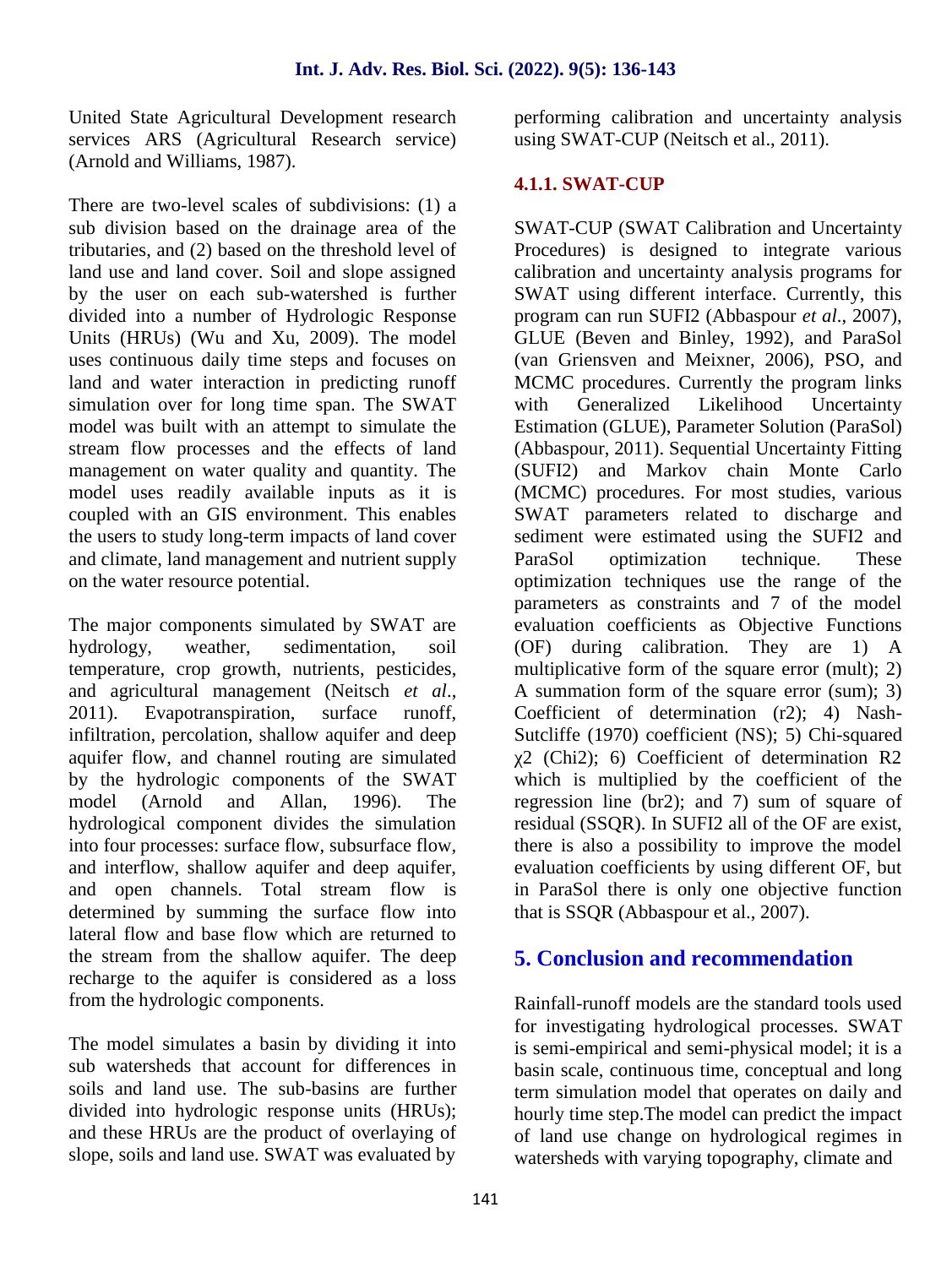soils, land use and management over long periods and serves primarily as a strategic planning tool. A proper knowledge of subsurface flow pathways and hydraulic characteristics is necessary otherwise it will create adverse effect on model calibration. Various researches are still going on to make better predictions and to face major challenges.

# **References**

- Abbaspour, K.C. 2007. User manual for SWAT- CUP, SWAT calibration and uncertainty analysis programs. *Swiss Federal Institute of Aquatic Science and Technology, Eawag, Duebendorf, Switzerland*.
- Abbaspour, K.C. 2011. User manual for SWAT- CUP4. SWAT calibration and uncertainty Programs*. Swiss Federal Institute of Aquatic Science and Technology, Eawag, Duebendorf, Switzerland*.
- Abbott, M.B., Bathrust, J.C., Cunge, J.A., O'Connell, P.E. and Rasmussen, J., 1986b. Anintroduction to Europeen hydrological system -systemehydrologiqueEuropeen (SHE)Part 2. Structure of a physically based distributed modeling system. Journal of Hydrology87, 61-77.
- Arnold, J.G. and Williams, J.R. 1987. Validation of SWRRB-simulator for water resources in rural basins. *Journal of Water Resources Planning and Management*, *113*(2): 243-256.
- Change, C. 2007. The physical science basis: summary for policymakers. Geneva: Intergovernmental Panel on Climate Change secretariat.
- Change, I.C. 2007. The Fourth Assessment Report of the Intergovernmental Panel on Climate Change. *Geneva, Switzerland*.
- Fowler, H.J., Blenkinsop, S. and Tebaldi, C. 2007. Linking climate change modelling to impacts studies: recent advances in downscaling techniques for hydrological modelling. *International journal of climatology*, *27*(12): 1547-1578.
- Intergovernmental Panel on Climate Change. 2014. *Climate Change 2014–Impacts, Adaptation and Vulnerability: Regional Aspects*. Cambridge University Press.
- Kundzewicz, Z.W. and Doell, P. 2009. Will groundwater ease freshwater stress under climate change?. *Hydrological Sciences Journal*, *54*(4): 665-675.
- Labat, D., Goddéris, Y., Probst, J.L. and Guyot, J.L. 2004. Evidence for global runoff increase related to climate warming. *Advances in Water Resources*, *27*(6): 631-642.
- Lupo, A. and Kininmonth, W. 2006. Global Climate Models and Their Limitations.
- Mekonnen, Z., Kassa, H., Woldeamanuel, T. and Asfaw, Z., 2018. Analysis of observed and perceived climate change and variability in Arsi Negele District, Ethiopia. *Environment, Development and Sustainability*, *20*(3), pp.1191-1212.
- Mohammed, M., Biazn, B. and Belete, M.D., 2020. Hydrological impacts of climate change in TikurWuha watershed, Ethiopian Rift Valley Basin. *J Environ Earth Sci*, *10*(2), pp.28-49.
- Mohammed, M., Bezabeh, S. and Tesfay, A., 2020. Trend Analysis on Selected Socio- Economic and Hydro-Climatic Parameters for Climate Change Prediction at Guguf Watershed, Southern Tigray, Ethiopia. *Results of Natural Resources Management Research*.
- Moradkhani, H. and Sorooshian, S., 2008. General review of rainfall-runoff modeling: model calibration, data assimilation, and uncertainty analysis. Hydrological modeling and the water cycle.Springer. 291 p. ISBN 978-3-540- 77842-4.
- Neitsch, S.L., Arnold, J.G., Kiniry, J.R. and Williams, J.R. 2011. Soil and water assessment tool theoretical documentation version 2009. *Texas Water Resources Institute*.
- Schewe, J., Heinke, J., Gerten, D., Haddeland, I., Arnell, N.W., Clark, D.B., Dankers, R., Eisner, S., Fekete, B.M., Colón-González, F.J. and Gosling, S.N. 2013. Multimodel